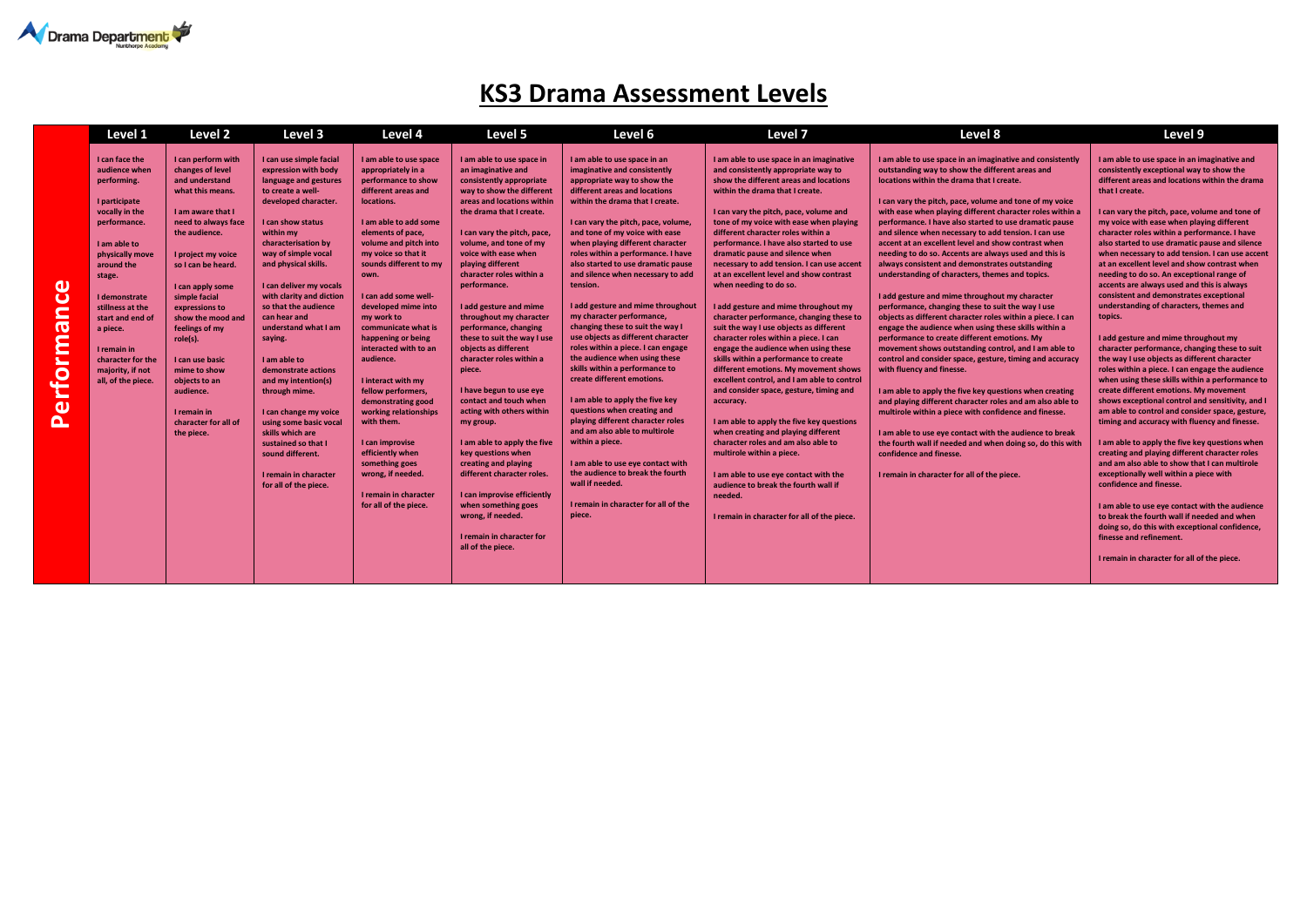

| <b>Devising</b>                   | I can work in a<br>group and listen<br>to ideas.<br>I can participate<br>in group work<br>when asked to<br>do something by<br>another<br>member.<br>I can be part of<br>the rehearsal<br>process and will<br>contribute with<br>my performance<br>and teamwork<br>skills. | I am able to<br>contribute some<br>basic ideas in a<br>group.<br>I can participate in<br>group work when<br>asked to do<br>something by<br>another member.<br>I can listen to other<br>people's ideas and<br>react to these<br>effectively.<br>I can stay on task to<br>rehearse and will<br>not be easily<br>distracted by<br>others. | I am able to contribute<br>some of my own ideas<br>when working in a<br>group.<br>I can participate in<br>group work when<br>asked to do something<br>by another member<br>and also have the<br>confidence to ask<br>others to do things<br>too.<br>I can suggest some<br>basic vocal and<br>physical skills when<br>creating characters in<br>drama.<br>I can use and<br>understand the<br>importance levels in a<br>piece of drama.<br>I can take ideas and<br>start to develop these<br>into better things for<br>the performance. | I am able to<br>confidently think of<br>ideas relating to the<br>stimulus, topic or task<br>at hand.<br>I can add in strategies<br>such as narration and<br>still image to devise<br>my drama.<br>I add levels in my piece<br>and understand how<br>these can enhance the<br>drama.<br>I can suggest some<br>basic vocal and<br>physical skills when<br>creating characters in<br>drama.<br>I can use and<br>understand the<br>importance levels in a<br>piece of drama.<br>I can take ideas and<br>start to develop these<br>into better things for<br>the performance.<br>I adequately engage in<br>the collaboration and<br>rehearsal process. | I am able to confidently<br>think of ideas relating to<br>the stimulus, topic or task<br>at hand. Some of these<br>are creative and<br>imaginative.<br>I can add in a range of<br>strategies such as<br>narration, still image,<br>thought track and slow<br>motion to devise my<br>drama.<br>I can suggest some<br>developed vocal and<br>physical skills when<br>creating characters in<br>drama.<br>I can use and understand<br>the importance levels in a<br>piece of drama.<br>I am fully engaged with<br>the process of<br>collaboration, rehearsal,<br>and refinement.<br>I am aware of and use<br>stage direction<br>throughout rehearsal.<br>I am beginning to be<br>aware of the different<br>styles of drama and how<br>these can be used. | I am able to confidently think of<br>ideas relating to the stimulus, topic<br>or task at hand. Some of these are<br>creative and imaginative.<br>I can add in a range of strategies<br>such as narration, still image,<br>thought track, slow motion, split<br>stage and cross cutting to devise<br>my drama.<br>I can suggest some developed vocal<br>and physical skills when creating<br>characters in drama.<br>I can use and understand the<br>importance levels and proxemics<br>within a piece of drama.<br>I am fully and confidently engaged<br>with the process of collaboration,<br>rehearsal, and refinement.<br>I am aware of and use stage<br>direction confidently throughout<br>rehearsal.<br>I am aware of the different styles<br>of drama and how these can be<br>used. | I am able to confidently think of ideas<br>relating to the stimulus, topic or task at<br>hand. Most of these are creative and<br>imaginative.<br>I can add in a range of strategies such as<br>narration, still image, thought track, slow<br>motion, split stage, cross cutting and<br>physical theatre to devise my drama. I<br>understand how this contributes to<br>naturalistic and abstract performance.<br>I can suggest some developed vocal and<br>physical skills when creating characters in<br>drama.<br>I can use and understand the importance<br>levels and proxemics within a piece of<br>drama.<br>I am fully and confidently engaged with<br>the process of collaboration, rehearsal,<br>and refinement.<br>I am aware of and use stage direction<br>confidently throughout rehearsal.<br>I am aware of the different styles of<br>drama and how these can be used, both<br>naturalistic and abstract performance. | I am able to confidently think of ideas relating to the<br>stimulus, topic or task at hand. The majority of these are<br>creative and imaginative.<br>I can add in a range of strategies such as narration, still<br>image, thought track, slow motion, split stage, cross<br>cutting, physical theatre, two tag and<br>anthropomorphism to devise my drama. I understand<br>how this contributes to naturalistic and abstract<br>performance.<br>I can confidently suggest some developed and sustained<br>vocal and physical skills when creating characters in<br>drama.<br>I can confidently use and understand the importance<br>levels and proxemics within a piece of drama.<br>I am fully and confidently engaged with the process of<br>collaboration, rehearsal, and refinement.<br>I can use drama specific vocabulary within the devising<br>process.<br>I am aware of and can confidently use stage direction<br>throughout rehearsal.<br>I am aware of the different styles of drama and how<br>these can be used, both naturalistic and abstract<br>performance. | I am able to confidently think of ideas relating<br>to the stimulus, topic or task at hand. All of<br>these are creative and imaginative throughout<br>the majority of performances that I devise.<br>I can add in a range of strategies such as<br>narration, still image, thought track, slow<br>motion, split stage, cross cutting, physical<br>theatre, two tag and anthropomorphism to<br>devise my drama. I understand how this<br>contributes to naturalistic and abstract<br>performance at an outstanding level.<br>I can confidently suggest developed and<br>sustained vocal and physical skills when<br>creating characters in drama. This continues to<br>an outstanding level.<br>I can confidently use and understand the<br>importance levels and proxemics within a piece<br>of drama.<br>I am fully and confidently engaged with the<br>process of collaboration, rehearsal, and<br>refinement to an outstanding level.<br>I can use drama specific vocabulary within the<br>devising process.<br>I am aware of and can confidently use stage<br>direction throughout rehearsal to an<br>outstanding level.<br>I am aware of the different styles of drama and<br>how these can be used, both naturalistic and<br>abstract performance at an outstanding level. |
|-----------------------------------|---------------------------------------------------------------------------------------------------------------------------------------------------------------------------------------------------------------------------------------------------------------------------|----------------------------------------------------------------------------------------------------------------------------------------------------------------------------------------------------------------------------------------------------------------------------------------------------------------------------------------|---------------------------------------------------------------------------------------------------------------------------------------------------------------------------------------------------------------------------------------------------------------------------------------------------------------------------------------------------------------------------------------------------------------------------------------------------------------------------------------------------------------------------------------|---------------------------------------------------------------------------------------------------------------------------------------------------------------------------------------------------------------------------------------------------------------------------------------------------------------------------------------------------------------------------------------------------------------------------------------------------------------------------------------------------------------------------------------------------------------------------------------------------------------------------------------------------|-------------------------------------------------------------------------------------------------------------------------------------------------------------------------------------------------------------------------------------------------------------------------------------------------------------------------------------------------------------------------------------------------------------------------------------------------------------------------------------------------------------------------------------------------------------------------------------------------------------------------------------------------------------------------------------------------------------------------------------------------------|--------------------------------------------------------------------------------------------------------------------------------------------------------------------------------------------------------------------------------------------------------------------------------------------------------------------------------------------------------------------------------------------------------------------------------------------------------------------------------------------------------------------------------------------------------------------------------------------------------------------------------------------------------------------------------------------------------------------------------------------------------------------------------------------|--------------------------------------------------------------------------------------------------------------------------------------------------------------------------------------------------------------------------------------------------------------------------------------------------------------------------------------------------------------------------------------------------------------------------------------------------------------------------------------------------------------------------------------------------------------------------------------------------------------------------------------------------------------------------------------------------------------------------------------------------------------------------------------------------------------------------------------------------------------------------------------------------------------------------------------|---------------------------------------------------------------------------------------------------------------------------------------------------------------------------------------------------------------------------------------------------------------------------------------------------------------------------------------------------------------------------------------------------------------------------------------------------------------------------------------------------------------------------------------------------------------------------------------------------------------------------------------------------------------------------------------------------------------------------------------------------------------------------------------------------------------------------------------------------------------------------------------------------------------------------------------------------------------------------------------------------------------------------------------------------------------------------------|-----------------------------------------------------------------------------------------------------------------------------------------------------------------------------------------------------------------------------------------------------------------------------------------------------------------------------------------------------------------------------------------------------------------------------------------------------------------------------------------------------------------------------------------------------------------------------------------------------------------------------------------------------------------------------------------------------------------------------------------------------------------------------------------------------------------------------------------------------------------------------------------------------------------------------------------------------------------------------------------------------------------------------------------------------------------------------------------------------------------------------------------------------------------------------------------------------------------------------------------------------------------------------------|
| Analysing<br><u>ර</u><br>Response | I can say if I liked<br>a piece of<br>drama.<br>I can sav if I<br>contributed to a<br>piece of drama.                                                                                                                                                                     | I am able to give<br>some basic<br>explanation of<br>what I did.<br>I can say why I liked<br>or what I didn't like<br>about a piece of<br>drama.<br>I am able to say<br>what I was good at<br>within a piece of<br>drama.                                                                                                              | can say what I<br>contributed to the<br>piece and how I did it.<br>I can use some drama<br>terminology to talk<br>about the drama.<br>I can say what I liked<br>and didn't like about a<br>piece of drama giving<br>basic reasons for this.<br>I am able to analyse<br>the intentions of my<br>drama.                                                                                                                                                                                                                                 | I can say what I and<br>didn't like about a<br>piece of drama giving<br>simple reasons for my<br>opinion and basic<br>advice to improve.<br>I can use basic drama<br>vocabulary when<br>talking about my<br>drama.<br>I can offer some<br>explanation for<br>decisions made.<br>I am able to analyse<br>the intention of my<br>drama.                                                                                                                                                                                                                                                                                                             | I am able to say what<br>worked in a drama piece,<br>what needs to be<br>improved and advise on<br>how to develop work.<br>I am able to recognise my<br>own strengths and<br>weaknesses within a<br>piece.<br>I am able to offer reasons<br>why we decided to do<br>what we have done,<br>analysing and evaluating<br>decisions.<br>I can use drama<br>terminology<br>appropriately.                                                                                                                                                                                                                                                                                                                                                                  | I am able to suggest ways to<br>improve and refine work, backing<br>up my comments with detailed<br>reasons.<br>I am able to offer sustained<br>reasons for the creative intentions<br>of the performance.<br>I can use secure drama terminology<br>throughout.<br>I am able to analyse and evaluate<br>my own work and performance<br>skills.                                                                                                                                                                                                                                                                                                                                                                                                                                             | I am able to identify areas of success in<br>all my drama work and give ways in<br>which I can improve backing up with<br>comments with examples and evidence.<br>I can use a developed use of appropriate<br>drama terminology.<br>I am able to offer a developed and secure<br>analysis and evaluation of individual<br>performance skills in the performance.<br>I am able to offer a developed<br>explanation for the creative intentions of<br>the performance.                                                                                                                                                                                                                                                                                                                                                                                                                                                                 | I can identify and make constructive comments on all<br>work and build on comments made by others,<br>supporting them with reasons. I offer specific detailed<br>points for improvement of my own and others work.<br>My use of dramatic vocabulary is excellent.<br>I am able to offer comprehensive and secure analysis of<br>individual performance skills.<br>I am able to offer and detailed, well developed and<br>realised explanation for the intentions of the piece.                                                                                                                                                                                                                                                                                                                                                                                                                                                                                                                                                                                                  | I can identify and make constructive comments<br>on all work and build on comments made by<br>others, supporting them with reasons. I offer<br>specific detailed points for improvement of my<br>own and others work.<br>My use of dramatic vocabulary is outstanding.<br>I am able to offer outstanding, comprehensive<br>and secure analysis of individual performance<br>skills.<br>I am able to offer and detailed, highly<br>developed and realised explanation for the<br>intentions of the piece.                                                                                                                                                                                                                                                                                                                                                                                                                                                                                                                                                                                                                                                                                                                                                                          |